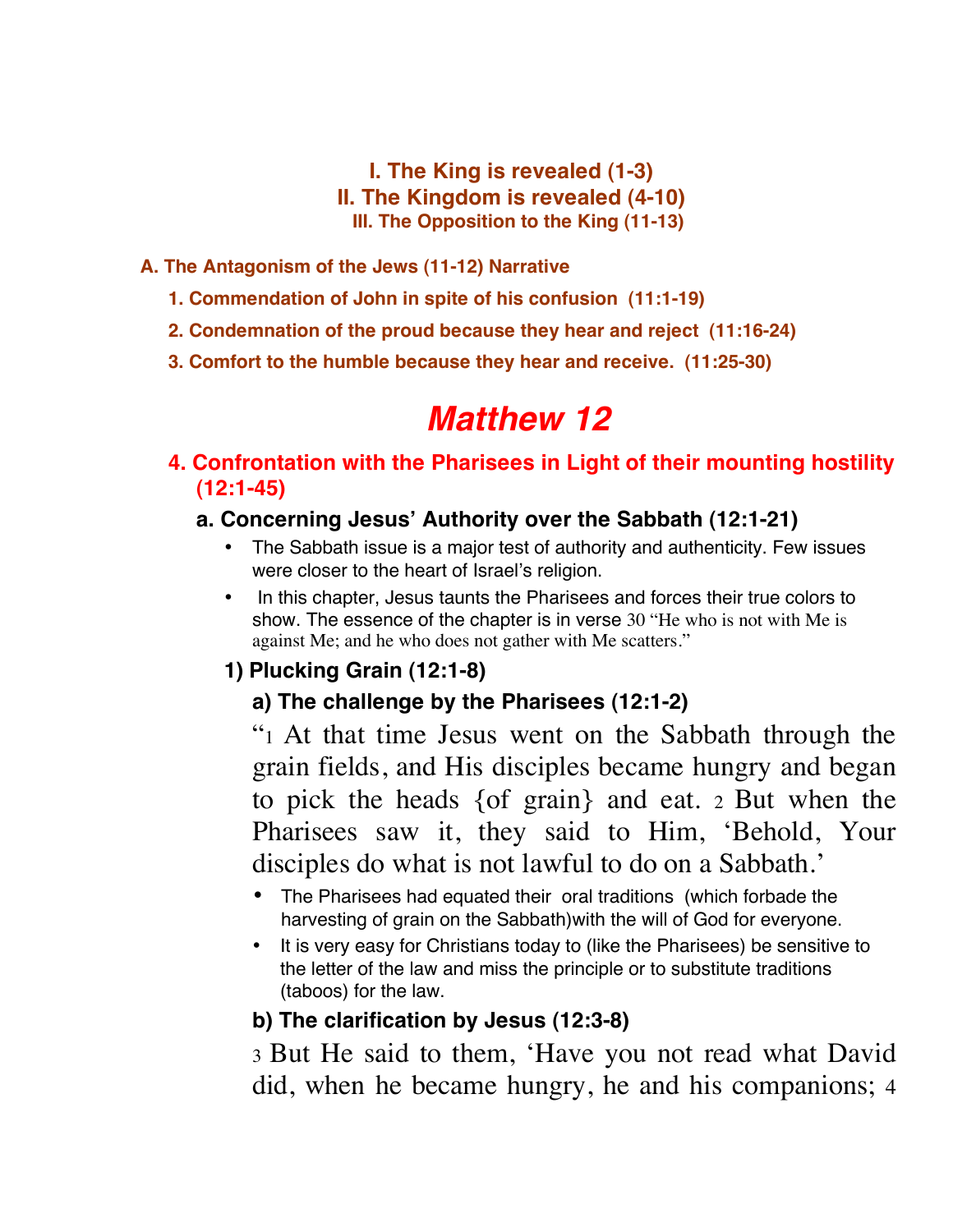how he entered the house of God, and they ate the consecrated bread, which was not lawful for him to eat, nor for those with him, but for the priests alone? 5 Or have you not read in the Law, that on the Sabbath the priests in the temple break the Sabbath, and are innocent? 6 But I say to you, that something greater than the temple is here. 7 But if you had known what this means*, 'I desire compassion, and not a sacrifice'*, you would not have condemned the innocent. 8 For the Son of Man is Lord of the Sabbath.'

- Jesus refers to the account in I Sam.21:1-6 where David's men ate from the temple bread which was forbidden in Lev.24:5-9. His second example comes from Num.28:9-10. In both cases the letter of the law was broken because of a higher principle.
- Jesus was claiming that a higher principle was active in the present circumstance. Jesus was declaring himself to have the power to define the meaning of Sabbath as Lord of the Sabbath.
- When Jesus proclaims himself as Lord of the Sabbath, he had to invite severe criticism for he was either a law breaker or Lord and God.
- The Pharisees were convinced that Jesus had to be eliminated because they could not see beyond the traditions which he clearly violated.
- The Sabbath teaching in the epistles becomes a powerful testimony to the change in covenants from Old to New. Of the ten commandments, only the  $4<sup>th</sup>$  is not reiterated in some form in the epistles.

Rom.14:5 "One man regards one day above another, another regards every day alike. Let each man be fully convinced in his own mind."

## **2) Healing the withered hand (12:9-14)**

## **a) The challenge by the Pharisees (12:9-10)**

9 And departing from there, He went into their synagogue. 10 And behold, {there was} a man with a withered hand. And they questioned Him, saying, 'Is it lawful to heal on the Sabbath?'-- in order that they might accuse Him.

• There are three kinds of questions - 1) honest inquiry, 2) pedagogical tools, 3) attempts to trick or deflect.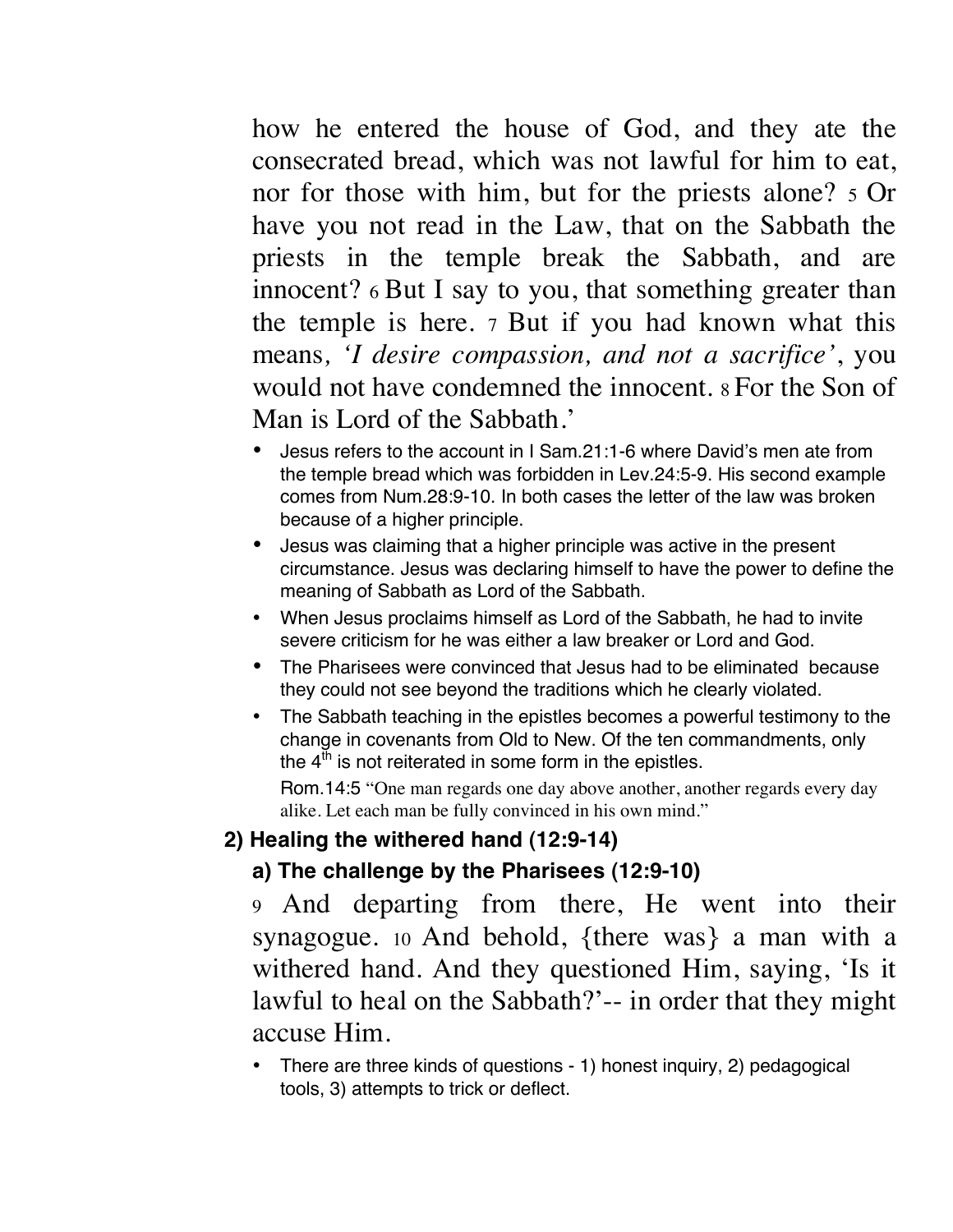• The Pharisees were not interested in anything but getting rid of Jesus.

#### **b) The clarification by Jesus (12:11-13)**

11 And He said to them, 'What man shall there be among you, who shall have one sheep, and if it falls into a pit on the Sabbath, will he not take hold of it, and lift it out? 12 Of how much more value then is a man than a sheep! So then, it is lawful to do good on the Sabbath.' 13 Then He said to the man, 'Stretch out your hand!' And he stretched it out, and it was restored to normal, like the other.

- The Sabbath respect for rest from work was not to be extended to rest from doing good.
- Note that Jesus did not have to heal on the Sabbath, he could have waited but he healed to make a point. He was taunting the Pharisees at this point.
- Life is full of conflicting moral principles that force us to seek wisdom.

## **3) The verdict (12:14-21)**

## **a) The Pharisees plan to kill Jesus. (12:14)**

14 But the Pharisees went out, and counseled together against Him, {as to} how they might destroy Him.

- The hostility is now solidified.
- Their determination to crucify Jesus is the sin that Jesus speaks of as the "unforgivable sin against the Holy Spirit" later in this chapter.

## **b) Jesus withdraws and explains. (12:15-21)**

15 But Jesus, aware of {this,} withdrew from there. And many followed Him, and He healed them all, 16 and warned them not to make Him known, 17 in order that what was spoken through Isaiah the prophet, might be fulfilled, saying, 18 *'Behold, My Servant whom I have chosen; My Beloved in whom My soul is well-pleased; I will put My Spirit upon Him, And He shall proclaim justice to the Gentiles.*<sup>19</sup> *He will not quarrel, nor cry out; Nor will anyone hear His voice in the streets.* <sup>20</sup> *A*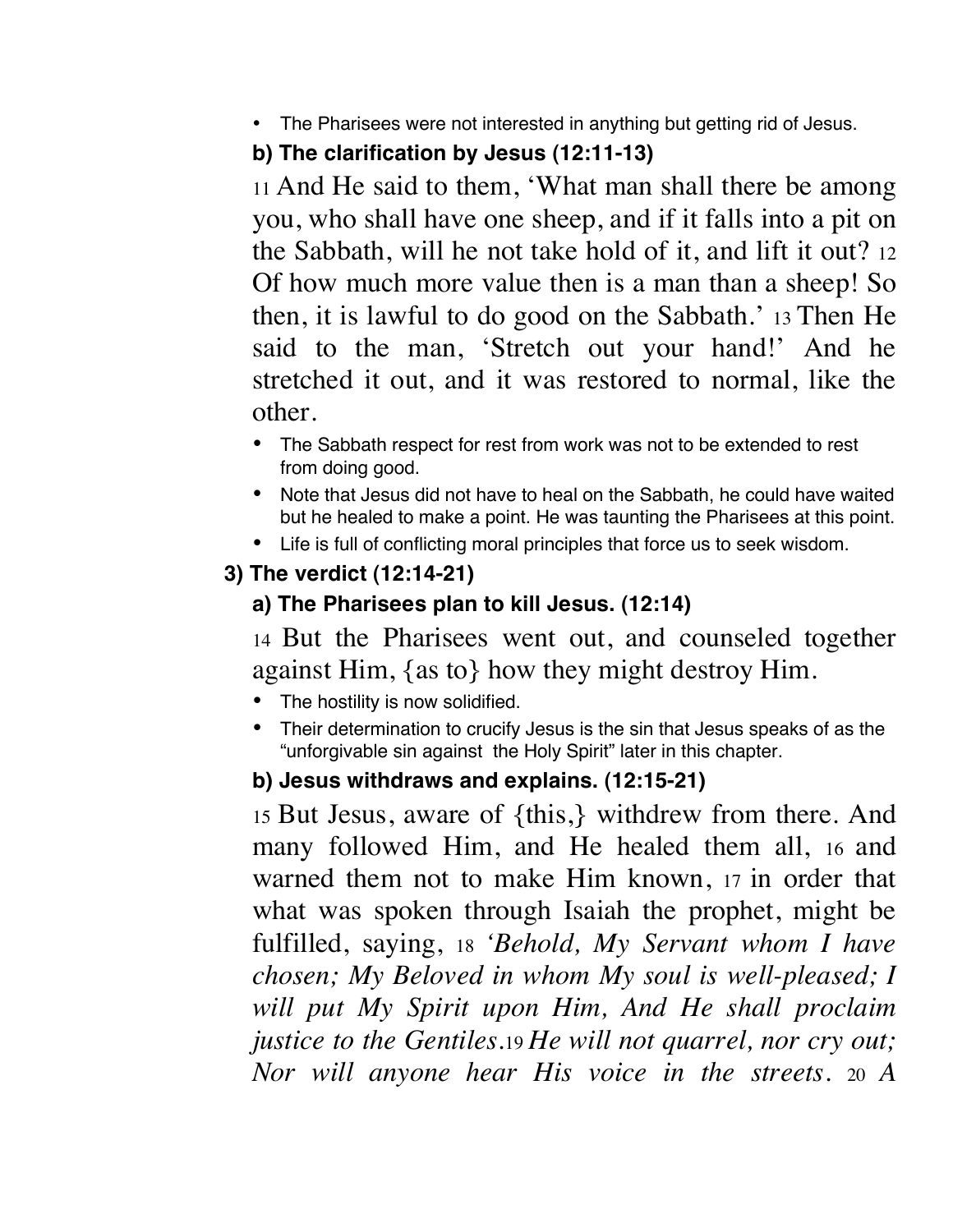## *battered reed He will not break off, And a smoldering wick He will not put out, Until He leads justice to victory*. 21 *And in His name the Gentiles will hope.'*

- Jesus reluctance to be put in the limelight comes from his desire to minister to the "least" and not the "greatest", (even to the Gentiles) and to do so in a manner that is low key. There is a lesson here for the church in that we too are to take a low profile in the world. The early church set an example.
- Again we see special attention given to the Gentiles.

## **b. Concerning Jesus' authority over the satanic (12:22-45)**

## **1) A great sign - exorcism (12:22-30)**

## **a) The Pharisees plan to kill Jesus. (12:22-24)**

22 Then there was brought to Him a demon-possessed man {who was} blind and dumb, and He healed him, so that the dumb man spoke and saw. 23 And all the multitudes were amazed, and {began} to say, 'This {man} cannot be the Son of David, can he?' 24 But when the Pharisees heard it, they said, 'This man casts out demons only by Beelzebul the ruler of the demons.'

• The multitudes had not made up their minds yet about Jesus while the Pharisees had written him off as demonic (9:34)..

## **b) Jesus responds with logic. (12:25-30)**

25 And knowing their thoughts He said to them, 'Any kingdom divided against itself is laid waste; and any city or house divided against itself shall not stand. 26 And if Satan casts out Satan, he is divided against himself; how then shall his kingdom stand? 27 And if I by Beelzebul cast out demons, by whom do your sons cast them out? Consequently they shall be your judges. 28 But if I cast out demons by the Spirit of God, then the kingdom of God has come upon you. 29 Or how can anyone enter the strong man's house and carry off his property, unless he first binds the strong {man}? And then he will plunder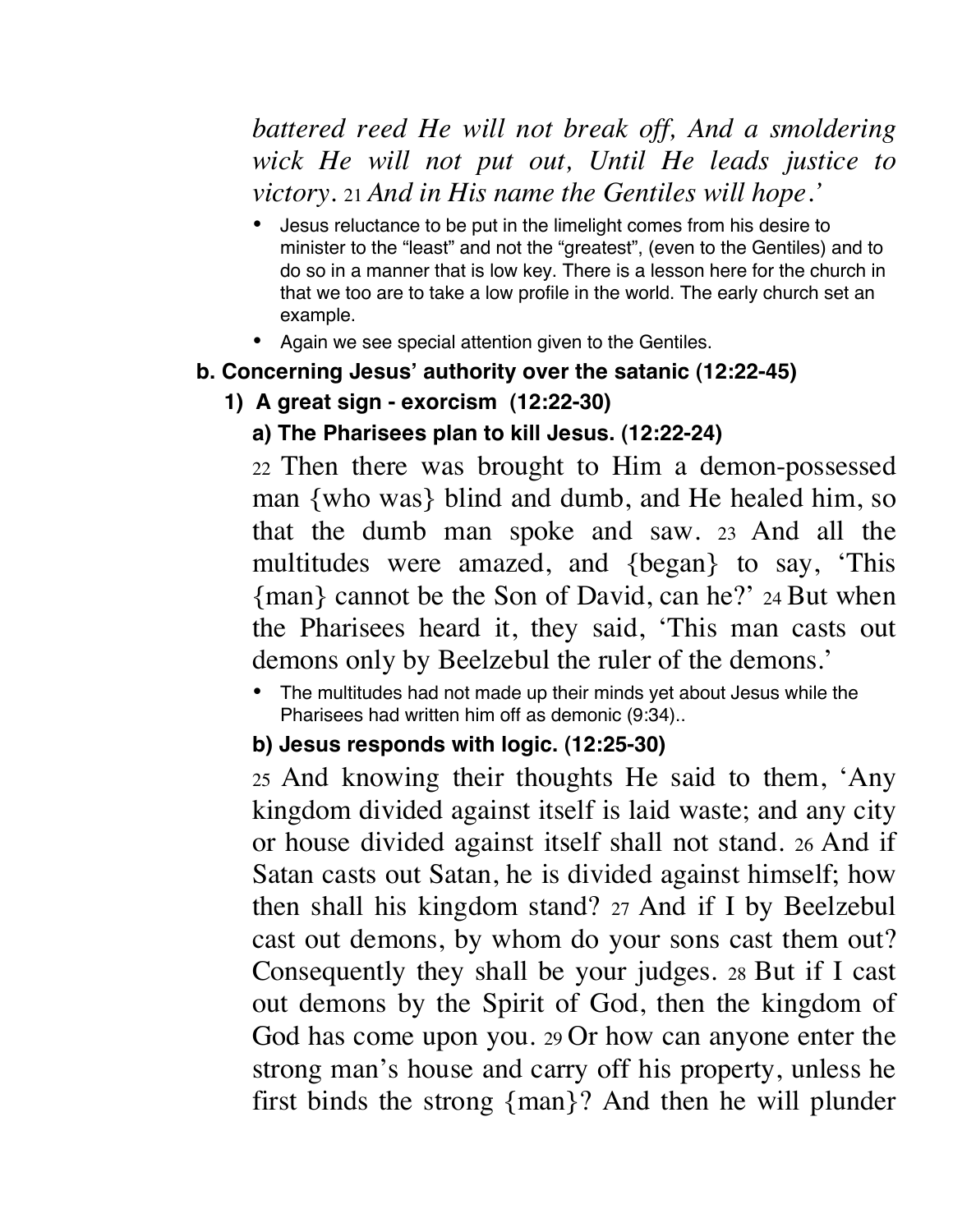his house. 30 He who is not with Me is against Me; and he who does not gather with Me scatters.

- Jesus uses simple logic to reveal the fact that the rejection of the Pharisees is not rational and has little to do with the evidence.
- Jesus seems to indicate that at this point people had to make a decision. In light of the witness of the Spirit, they had to follow Him or (if not) reject him.
- We should expect the Spirit of God to force the same issue today.

## **2) The danger of the unforgivable sin (12:31-37)**

31 Therefore I say to you, any sin and blasphemy shall be forgiven men, but blasphemy against the Spirit shall not be forgiven. 32 And whoever shall speak a word against the Son of Man, it shall be forgiven him; but whoever shall speak against the Holy Spirit, it shall not be forgiven him, either in this age, or in the {age} to come. 33 Either make the tree good, and its fruit good; or make the tree bad, and its fruit bad; for the tree is known by its fruit. 34 You brood of vipers, how can you, being evil, speak what is good? For the mouth speaks out of that which fills the heart. 35 The good man out of {his} good treasure brings forth what is good; and the evil man out of {his} evil treasure brings forth what is evil. 36 And I say to you, that every careless word that men shall speak, they shall render account for it in the day of judgment. 37 For by your words you shall be justified, and by your words you shall be condemned.'

- The blasphemy against the Spirit is:
	- Referring to something that has been said against the Spirit by the Pharisees (vs.24).
	- Unforgivable because it is a rejection of the sources of forgiveness (Jesus as Savior).
	- It is possible that what is in view here is the ministry of the Spirit through the Apostles who explain the meaning of the cross and resurrection of Jesus after Pentecost. In other words, one can reject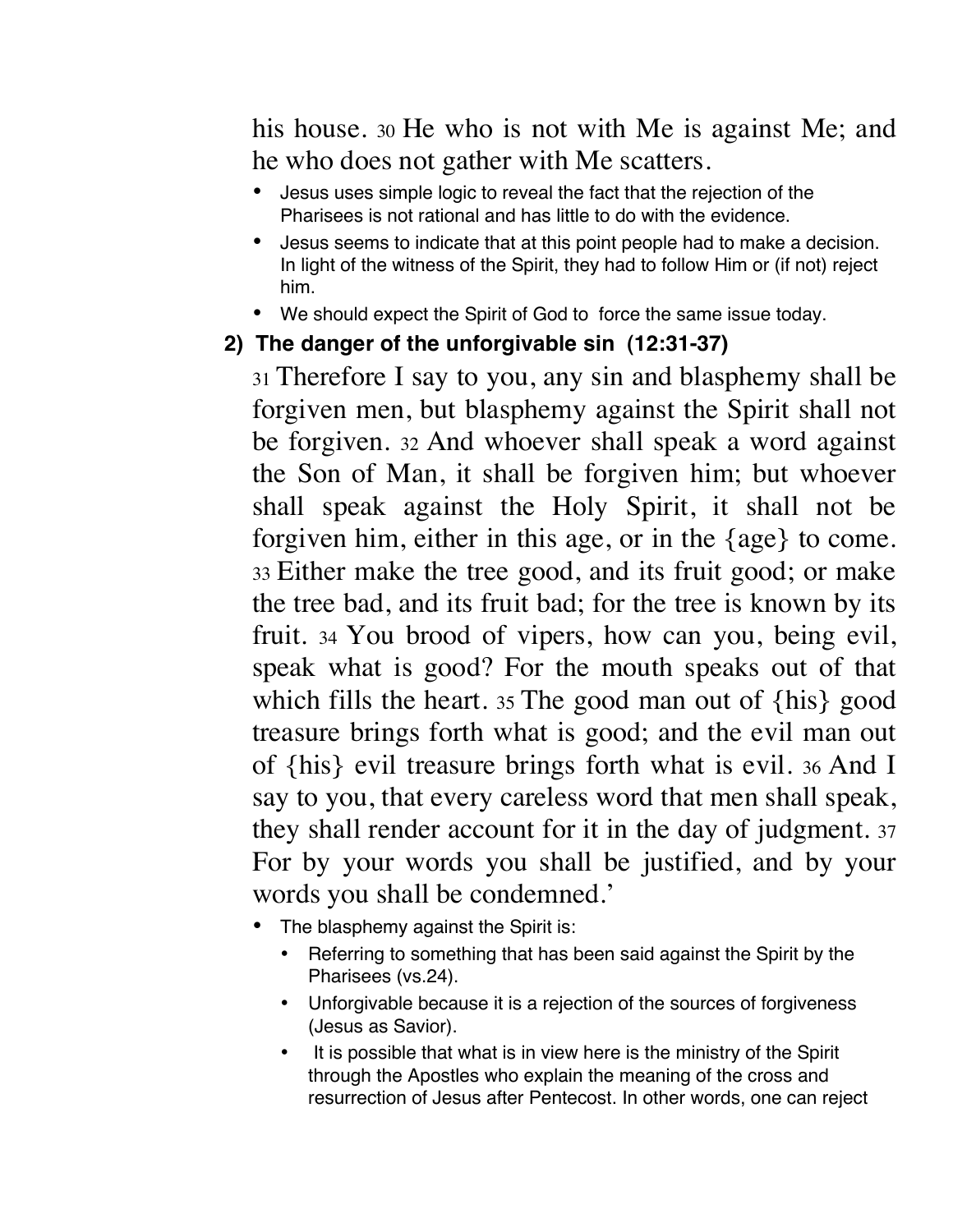the teaching of Jesus but they cannot reject the teaching of the Apostles about the significance of Jesus' death and resurrection in that it is the Gospel.

- There are two other passages that are often linked to this text Heb.6:4-6, speaks of the impossibility of repentance for those who reject (crucify) Christ. I Jn.5:16 speaks of "a sin unto death" which a believer can commit. It probably refers to discipline through physical death as in I Cor.11:30.
- Jesus indicates that the mouth will reveal the heart. When the Pharisees speak out against Jesus, they are revealing their hearts.
- We are reminded of Paul's words in Rom.10:9 "if you confess with your mouth Jesus as Lord, and believe in your heart that God raised Him from the dead, you shall be saved;"

## **3) The greatest sign - resurrection (12:38-42)**

38 Then some of the scribes and Pharisees answered Him, saying, 'Teacher, we want to see a sign from You.' 39 But He answered and said to them, 'An evil and adulterous generation craves for a sign; and {yet} no sign shall be given to it but the sign of Jonah the prophet; 40 for just as *Jonah was three days and three nights in the belly of the sea monster,* so shall the Son of Man be three days and three nights in the heart of the earth. 41 The men of Nineveh shall stand up with this generation at the judgment, and shall condemn it because they repented at the preaching of Jonah; and behold, something greater than Jonah is here. 42 {The} Queen of {the} South shall rise up with this generation at the judgment and shall condemn it, because she came from the ends of the earth to hear the wisdom of Solomon; and behold, something greater than Solomon is here.

- The Jew's request for signs (I Cor.1:22) is granted in the parallel between Jesus and Jonah. Jonah was just 3 days in the fish, so shall the grave only hold Jesus for three days.
- The Gentiles in Nineveh got the point while the Pharisees did not.
- **4) The danger of unclean spirits returning. (12:43-45)**